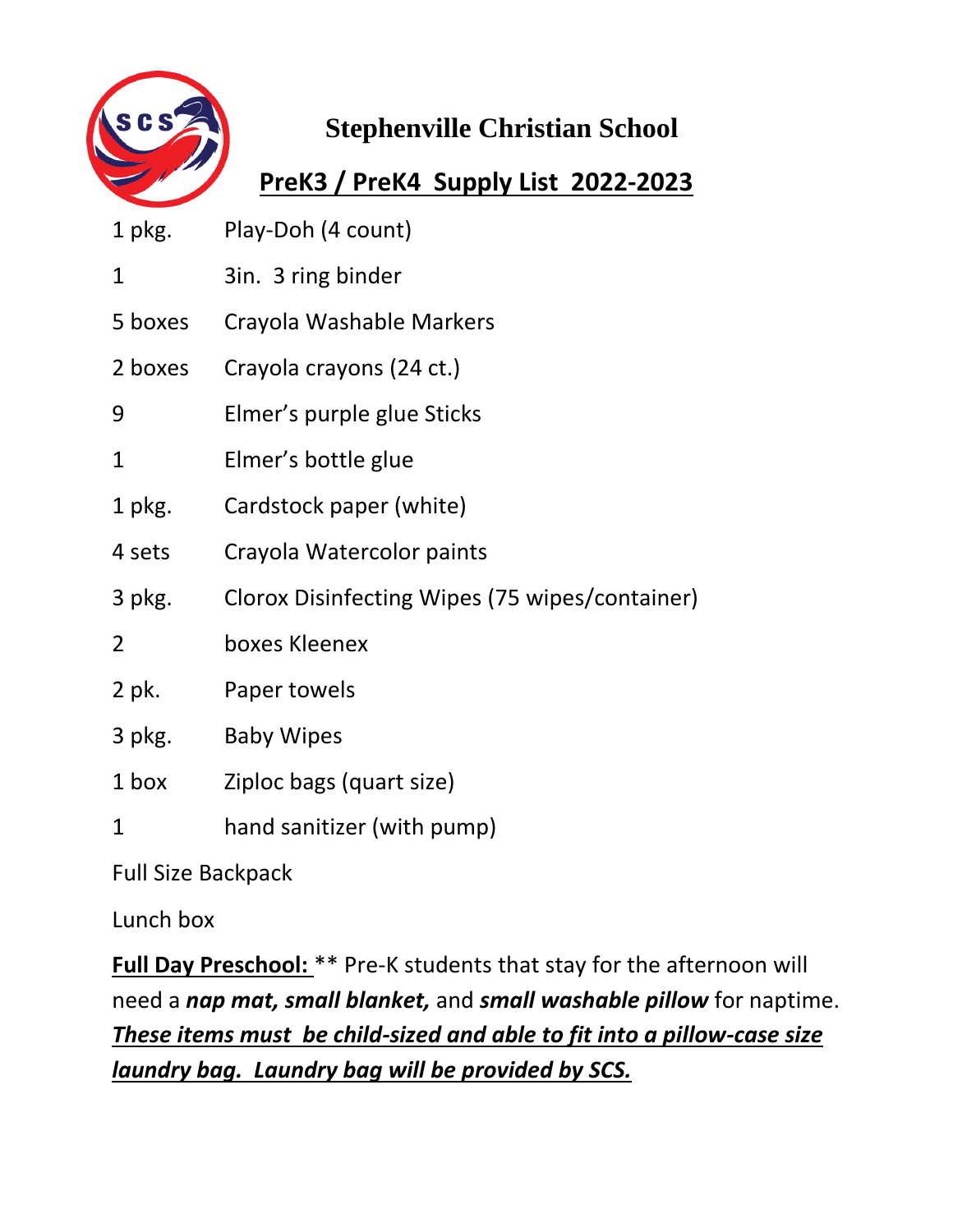

#### **Kindergarten Supply List 2022-2023**

- 3 Sm. school supply boxes (1 for crayons, 1 for colored pencils, 1 for markers)
- 1 pkg. #2 Pencils
- 2 12 Count Crayola Crayons
- 1 2 inch. 3 ring binder
- 1 12 Count Crayola Erasable Colored Pencils
- 1 Large Crayola Markers (Primary colors)
- 1 Bottle Elmer's Glue
- 4 Spiral Notebooks for daily journaling
- 1 package construction paper
- 4 2 pocket folders with clasps (red, blue, purple, green)
- 3 pkg. Clorox Disinfecting Wipes (75 wipes/container)
- 1 pkg. Play-Doh (4 pack, 20 oz.)
- 2 Boxes Kleenex
- 1 Small travel size baby wipes
- 2pk. Paper towels
- 1  $\frac{1}{2}$   $\frac{1}{2}$  ing binder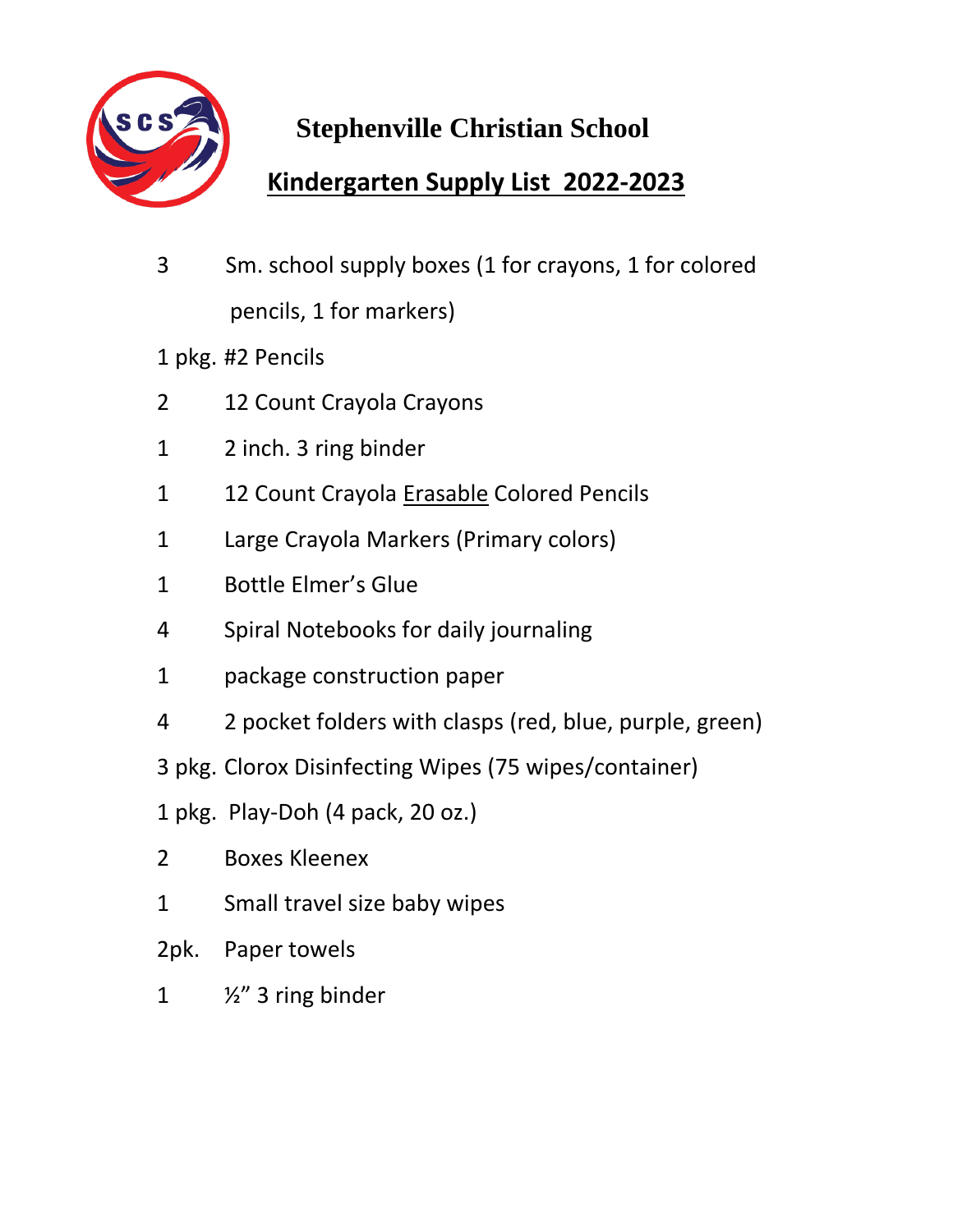

#### **1 st – 2 nd Grade Supply List 2022-2023**

- 1 1 inch 3 ring binder
- 2 Box of Crayons, 24 ct.
- 1 12 ct. Crayola Colored Pencils
- 24 #2 Pencils
- 1 School Glue
- 1 Ruler with inches and centimeters
- 4 1-Subject, Wide-ruled spiral notebooks
- 4 Dry erase markers
- 3 Pencil boxes or zipper bags
- 3 pkg. Clorox Disinfecting Wipes (75 wipes/container)
- 1 Bottle Hand sanitizer
- 2 rolls Paper Towels
- 1 Box: Fine Tip Crayola Markers, primary colors
- 1 pkg. pencil cap erasers
- 4 2 pocket folders with brads (red, blue, purple, green)
- 1 box Ziploc bags
- 1 pkg. white card stock
- 1 pr. Scissors (6 inch not safety scissors)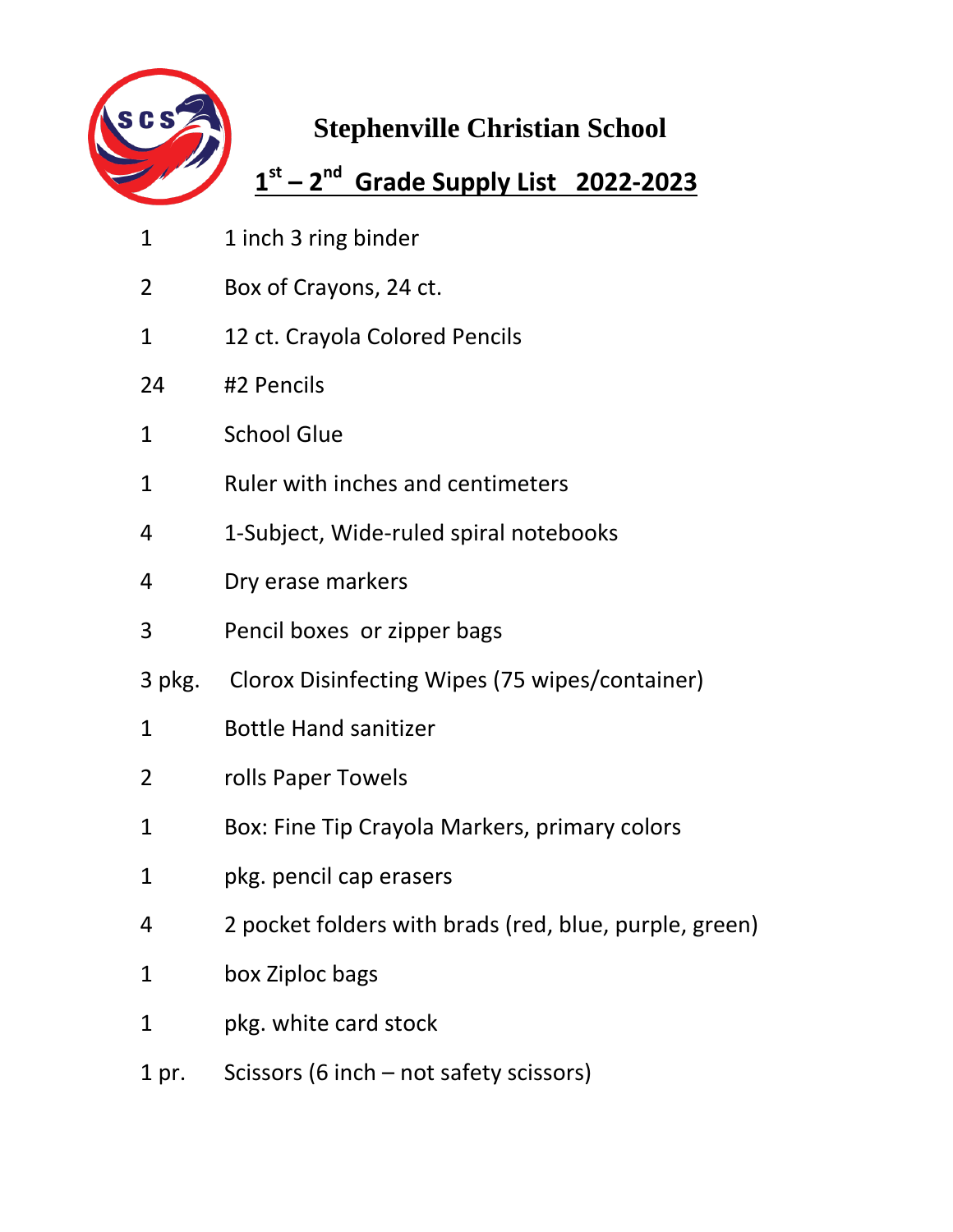

#### **rd – 6 th Grade Supply List 2022-2023**

- Pocket folder with brads
- 1 1  $\frac{1}{2}$  in. binder, 8 tab dividers, zipper pencil bag
- Composition Notebook
- Boxes of Crayola Crayons, 24 Ct.
- Boxes of colored pencils, any count
- 2 Boxes Crayola Markers (fine tip only)
- #2 Pencils
- 1 pk. Pencil cap erasers
- Glue Sticks
- Bottle School Glue
- Pair of Scissors
- Dry Erase Markers
- Pencils Boxes on zipper bag
- Pkgs. Wide Ruled Notebook Paper
- Boxes Kleenex
- Pkgs. Clorox Disinfecting Wipes (75 wipes/container)
- 1 pkg. white card stock paper
- box Ziploc bags (boys gallon; girls quart)